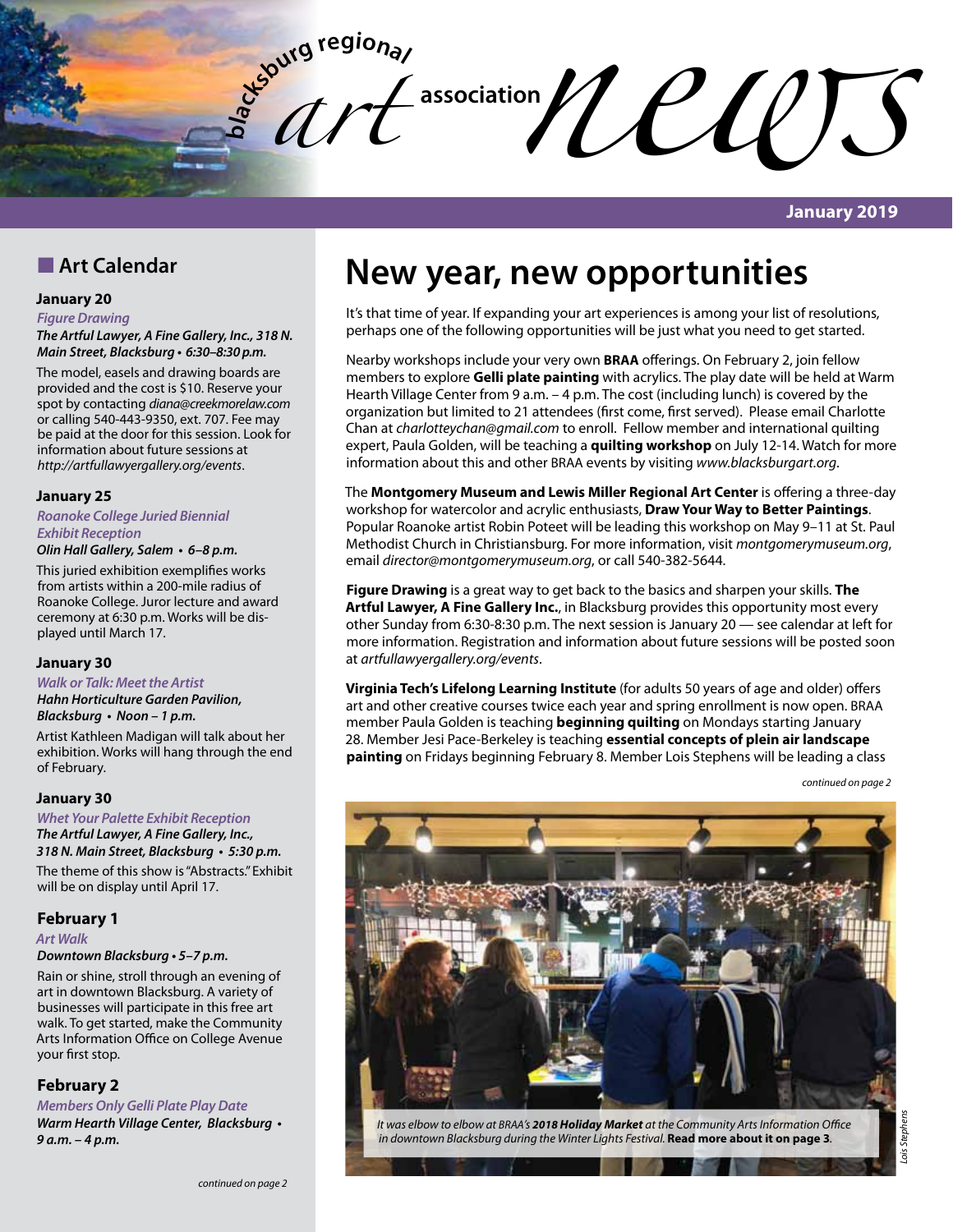■ Calendar *continued from page 1* 

Escape the winter doldrums with a fun day of exploring Gelli Plate painting. Lunch will be provided. This is a free event but limited to the first 21 enrollees. To sign up, email *charlotteychan@gmail.com*.

### **February 8** and **March 8**

**BRAA Monthly Lunch and Art Spot**

**Bull and Bones, First and Main, Blacksburg • 11:30 a.m. – 1:30 p.m.**

Join your fellow members for lunch, hear the featured speaker's Art Spot, and share news about the latest art happenings.



### **February 15–16**

*h'ARTS on Main Festival* **Great Road on Main, 100 W. Main St.,**  *Christiansburg* 

Visit 23 booths during the day and enjoy art and music in the evening. Tickets for evening concerts are \$30 per person. For more information, contact the Montgomery Museum at 540-382-5644 or visit *bit.ly/hartsonmain*.

# **Have you paid your dues?**

Membership fees for 2019 were due **Dec. 31**. To download a membership form, select the join/forms tab at: *https://www.blacksburgart.org/* Those who have joined after Oct. 1 do not have to pay another fee for the following year. If you are over the age of 80, you do not have to pay for membership, but need to submit a form to indicate your desire to stay involved and receive BRAA communications. For more information, contact Rafael Bedia at *bediari1@cox.net*.

### **New year** *continued from page 1*

on **exploring oil painting** on Thursdays beginning January 31. More course listings and enrollment information can be found at *cpe.vt.edu/lifelonglearning*.

BRAA member Betty Moore will be teaching a watercolor workshop at the **Blacksburg Community Center**. **Fun with watercolor** is suitable for both beginning and advanced painters and will be held Monday and Wednesday, March 18 and 20, from 9:30 am – 12:30 p.m. each day. Registration is at the Blacksburg Community Center, but questions about the workshop can be sent to Betty at *kmoore48@verizon.net*.

The **Moss Arts Center at Virginia Tech** offers learning opportunities through workshops with visiting artists, lectures and symposia, master classes, hands-on experiences, and more. For more information, visit *artscenter.vt.edu/*.

The **Fine Arts Center of the New River Valley** is located in downtown Pulaski and occasionally offers workshops. To keep abreast of their activities, visit their Facebook page at *facebook.com/pg/facnrv*.

The **Floyd Center for the Arts** offers classes throughout the year in most any medium imaginable. Local artists teach many of the courses, but nationally known artists from other regions are also enlisted. View their offerings by medium or month at *floydartcenter.org/*.

#### **The Studio School**

in Roanoke has been providing art education and exploration to thousands of art enthusiasts for 27 years.



*BRAA members learned the benefits of working in a series in last year's workshop led by Danie Janov.*

Classes are taught at all levels by the area's leading artists and small classes ensure that everyone receives individual attention. Most winter classes are already underway, but one and two-day classes are still available. They are also offering a **watercolor workshop** with Pennsylvania artist Ron Thurston on June 25–28. For more information, visit *thestudioschool.biz*.

For those who desire distraction-free time away from home, there are many opportunities within a few hours' drive. **Penland School of Crafts** (*penland.org*) in Bakersville, N.C. offers classes in drawing and painting, clay, photography, and more. Activities begin in spring and continue through fall. Water media classes are available March 30 – April 5 at **Kanuga** (*kanugawatermediaworkshops.com*) in Hendersonville, N.C. Students may choose from 12 instructors or study independently. **Nimrod Hall** (*nimrodhallart.com*) is located less than two hours from Blacksburg in Bath County and offers both weekend and weeklong workshops from June through July.

Prefer independent study? There is a wealth of information on **YouTube** and beyond. While they may not hone your skills, there's much to be learned from podcasts. **Artists Helping Artists** (*artistshelpingartistsblog.blogspot.com*) is hosted by Leslie Saeta, who brings guests on the show to give specific art practice tips and share advice about what has worked for them. It requires a bit of patience for giggling and personal anecdotes, but is worth a listen. **Plein Air** podcasts provide an in depth look at the experiences of outdoor painters (*outdoorpainter.com/podcast/*). **The Lonely Palette** (*thelonelypalette.com*) offers a fun dose of art history to museum visitors. Another fun, history-related podcast is **Art Curious** (w*ww.artcuriouspodcast.com*). Simply search your browser for "art podcasts" to find more.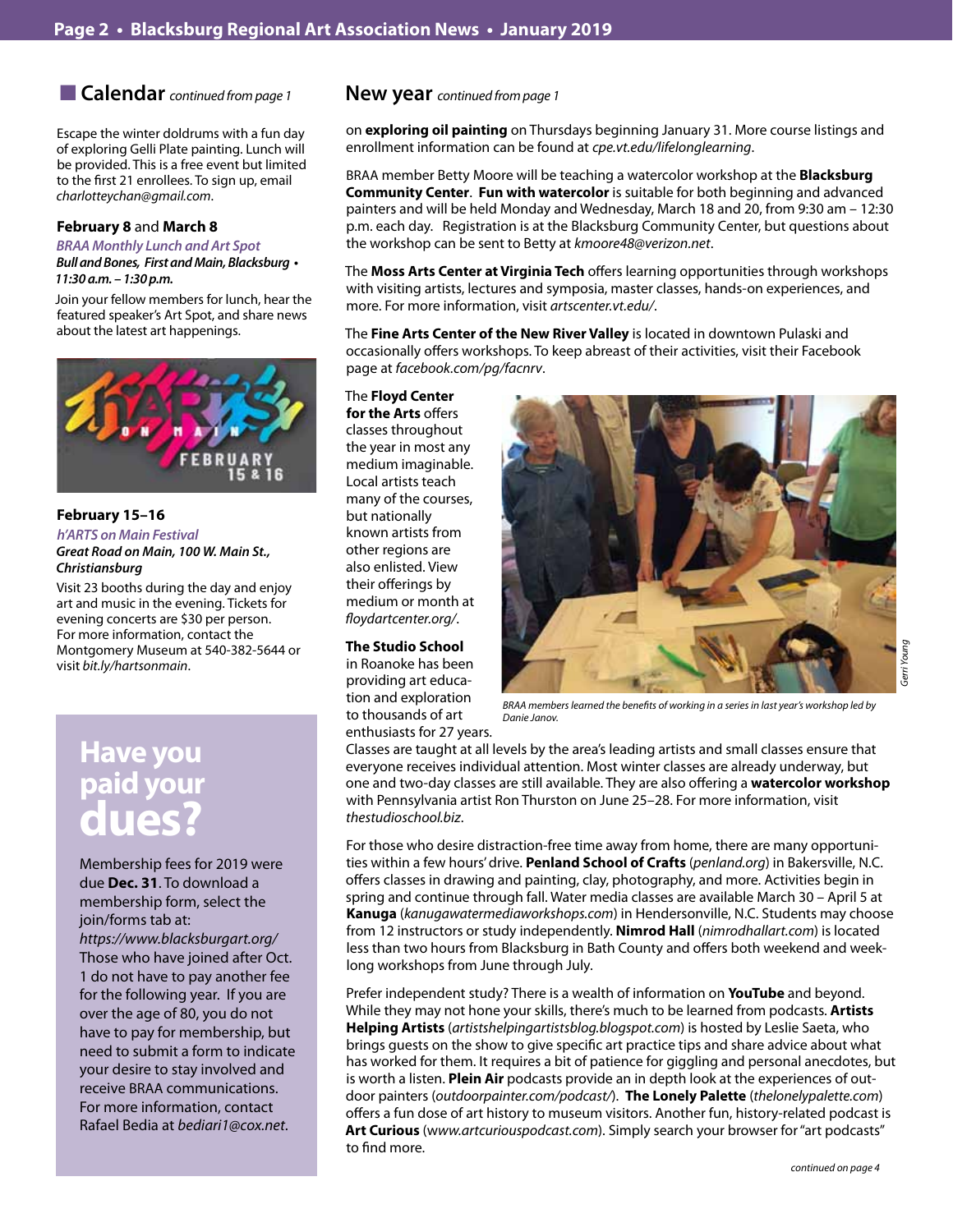# **Holiday market fun for artists and shoppers**

by Carole Davis

The 2018 BRAA Holiday Market at the Community Arts Information Office (CAIO) in downtown Blacksburg was a two-month event this year. Following the lead of other downtown businesses, we opened for Small Business Saturday on Nov. 24. Additionally, we opened on Sat., Dec. 15 to capitalize on Virginia Tech's winter graduation and, as is tradition, we hosted a reception during the Winter Lights Festival in early December. Many thanks to all artists who so willingly participated during these extra openings and special thanks to CAIO staff who handled sales Monday through Friday. We couldn't have done this without their help.

This year we hosted a guest candy artist for the first time. I believe she did well and has a membership form just in case she wants to participate again.

Although we hoped extra weeks and special openings would boost sales, it was not the case this year. Sales were about \$600 less than last year with a total of \$2,739. Fewer artists participated than the prior year, but I don't think that has much to do with totals based on comments about sales being down in 2018 for artists and vendors alike. I believe we had an attractive market this year with less crowding. Shoppers could easily see all the items offered for sale. A complete report with ideas for next year will be submitted to the board later this month. Meanwhile, it's not too early for artists to be thinking about items they would like to create for the 2019 market!

# *Creative challenge ahead!*



Remember the dozens of mannequin arms that morphed into colorful caterpillars and gazebo-gracing seed pods at the Hahn Garden a few years ago, thanks to the talents of half a dozen BRAA members? We have a new challenge for the Hahn Garden's **2019 Simply Elemental** outdoor exhibit. No, Nancy Norton didn't buy another bunch of mannequin parts at a going-out-of-business sale. But she has volunteered to gather BRAA volunteers again to dream up and execute an installation of many porch post supports offered by Diane Relf from her amazing barn stash of items of unlimited possibility.

Please contact Nancy Norton at *npngm64@gmail.com* or 540-257-9977 to join in this creativity-challenging and fun project. We'll get together sometime to April to brainstorm ideas and decide on one to pursue. Then, with the arrival of warm weather, we'll begin project execution. Diane has generously volunteered not only the porch posts but also her place for us to paint, etc., and husband Dave to install our creation.  $\blacksquare$ 

# **The business of art**

*Would you like to see topics related to art business in this newsletter?* Your newsletter board is considering such a series. Maybe you'd like to know how to use Square for art sales, or need to know how to write a press release about your exhibit, or are interested in outlets for selling online. If you have ideas about topics you'd like to see addressed or are interested in contributing a business-related article, please email *loisstephens56@gmail.com* by February 1.

# **Now Showing**

**January 15 – April 15** (except where indicated otherwise)

**Lisa Acciai**, Zeppoli's, Blacksburg

**Charlotte** and **Riley Chan**, Virginia Tech Women's Center

**Paula Golden,** Long and Foster, Blacksburg

**Sidra Kaluszka**, Montgomery Museum, Christiansburg (thru February)

**Diana Law**, Main Street Inn, Blacksburg

**Ruth Lefko**, Blacksburg Transit

**Maxine Lyons**, Blue Ridge Cancer Care, Blacksburg

**Cheryl Mackian**, Brown Insurance, Blacksburg

**Sally Mook**, Pointe West Management, Blacksburg

**David Pearce**, First Bank & Trust, Christiansburg

**Robi Sallee**, Shaheen Law Firm, Blacksburg

**Linda Weatherly Shroyer**, See Mark Optical, Blacksburg

**Lisabeth Weisband**, Holtzman Alumni Center Gallery, Virginia Tech (thru May)

**Shaun Whiteside**, Montgomery Museum, Christiansburg (thru February)

**Norma Woodward**, Glade Church, Blacksburg

# n **Kudos**

Congratulations to **Martha Olson** and **Shaun Whiteside** who had works accepted in Roanoke College's 2019 Juried Biennial Exhibition. The display runs from January 25 through March 17.

*"You can, you should, and if you're brave enough to start, you will."*

**~ Stephen King**